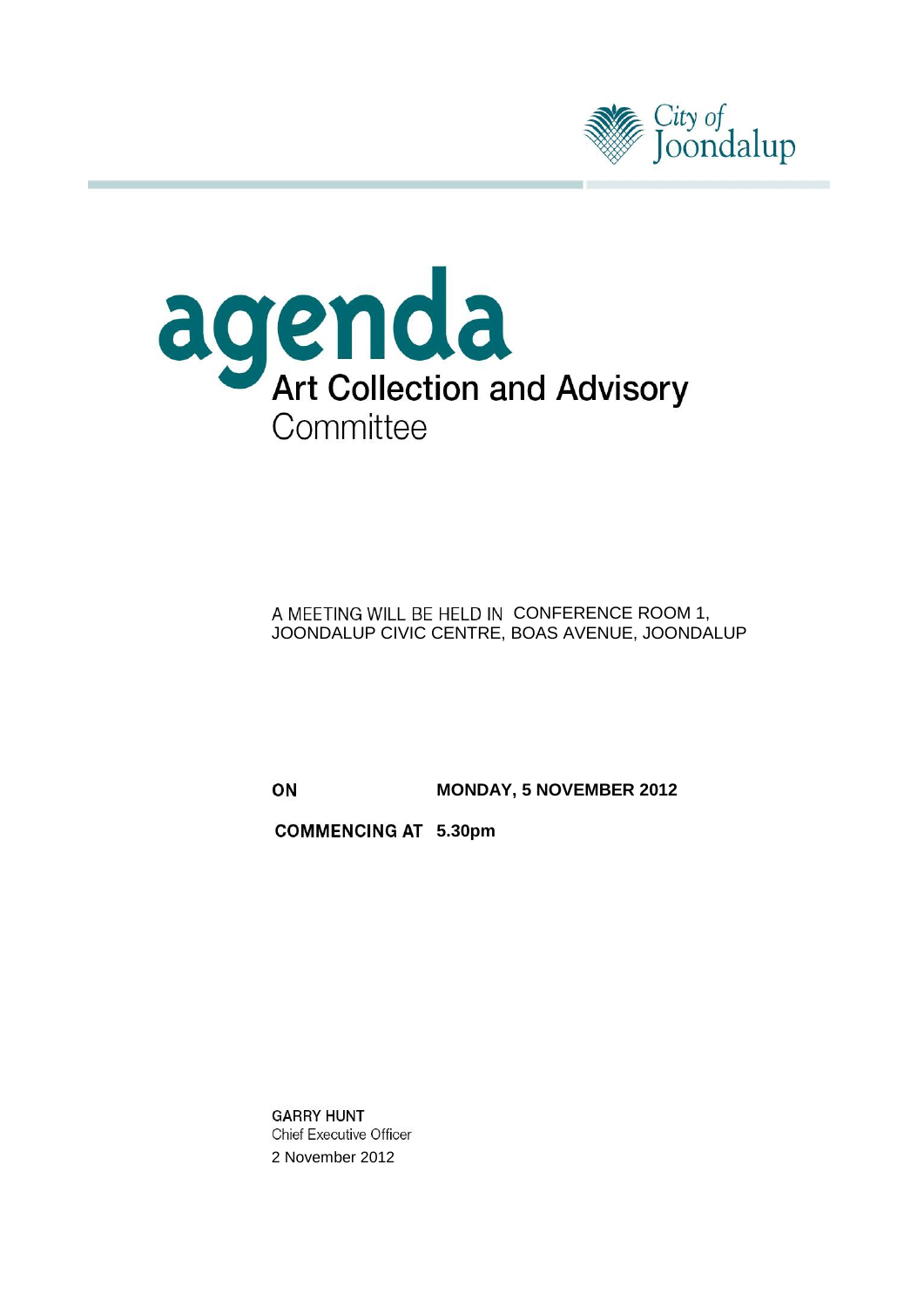# **PROCEDURES FOR PUBLIC QUESTION TIME**

The following procedures for the conduct of Public Question Time were adopted at the Council meeting held on 17 March 2009:

# **Questions asked verbally**

- 1 Members of the public are invited to ask questions at Committee Meetings.
- 2 Questions asked at a Committee meeting should relate to items on the Committee agenda.
- 3 A register will be provided for those persons wanting to ask questions to enter their name. Persons will be requested to come forward in the order in which they are registered, and to give their name and address.
- 4 Public question time will be limited to two minutes per member of the public, with a limit of two questions per member of the public.
- 5 Statements are not to precede the asking of a question during public question time. Statements should be made during public statement time.
- 6 Members of the public are encouraged to keep their questions brief to enable everyone who desires to ask a question to have the opportunity to do so.
- 7 Public question time will be limited to the legislative minimum of fifteen minutes and may be extended in intervals of up to ten minutes by resolution of the Committee, but the total time allocated for public questions to be asked and responses to be given is not to exceed 35 minutes in total. Public question time is declared closed following the expiration of the allocated time period, or earlier than such time where there are no further questions.
- 8 Questions are to be directed to the Presiding Member and should be asked politely in good faith and are not to be framed in such a way as to reflect adversely or be defamatory on a particular Committee Member or City employee. The Presiding Member shall decide to:
	- $\triangleright$  Accept or reject any question and his/her decision is final;
	- $\triangleright$  Nominate a member of the Committee and/or City employee to respond to the question; and
	- $\geq$  Take a question on notice. In this case a written response will be provided as soon as possible, and included in the agenda of the next Committee meeting.
- 9 Where a Committee Member is of the opinion that a member of the public is:
	- $\triangleright$  asking a question at a Committee meeting that is not relevant to the purpose for which the meeting has been called; and
	- $\triangleright$  making a statement during public question time.

they may bring it to the attention of the Presiding Member.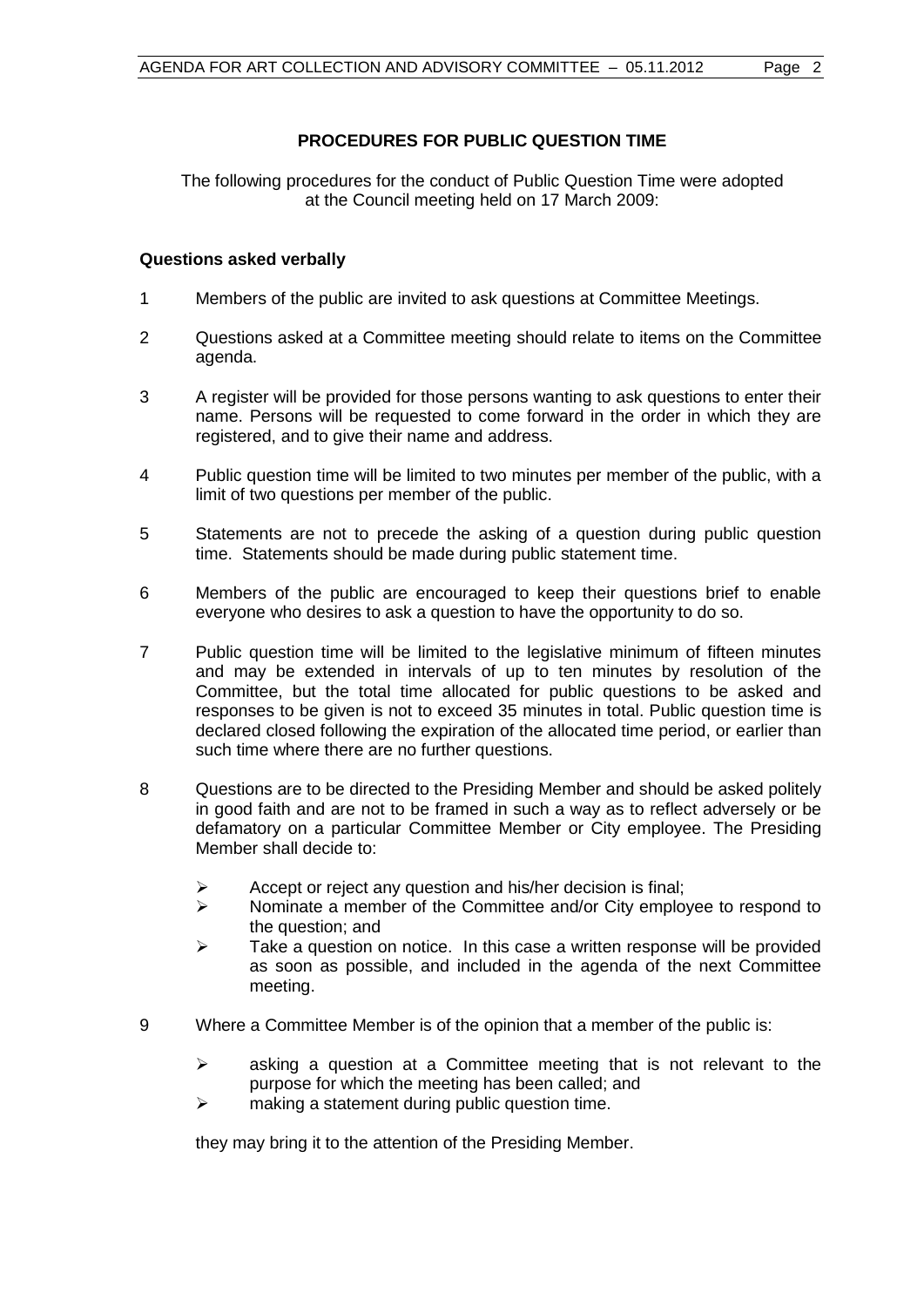- 10 Questions and any response will be summarised and included in the minutes of the Committee meeting.
- 11 It is not intended that question time should be used as a means to obtain information that would not be made available if it was sought from the City's records under Section 5.94 of the *Local Government Act 1995* or the *Freedom of Information (FOI) Act 1992*. Where the response to a question(s) would require a substantial commitment of the City's resources, the Chief Executive Officer (CEO) will determine that it is an unreasonable impost upon the City and refuse to provide it. The CEO will advise the member of the public that the information may be sought in accordance with the *FOI Act 1992*.

# **Questions in Writing – (Residents and/or ratepayers of the City of Joondalup only).**

- 1 Only City of Joondalup residents and/or ratepayers may submit questions to the City in writing.
- 2 Questions asked at a Committee meeting should relate to items on the Committee agenda.
- 3 The City will accept a maximum of five written questions per City of Joondalup resident/ratepayer. To ensure equality and consistency, each part of a multi-part question will be treated as a question in its own right.
- 4 Questions lodged by 9.00 am on the day immediately prior to the scheduled Committee meeting will be responded to, where possible, at the Committee meeting. These questions, and their responses, will be distributed to Elected Members and made available to the public in written form at the meeting.
- 5 The Presiding Member shall decide to accept or reject any written question and his/her decision is final. Where there is any concern about a question being offensive, defamatory or the like, the Presiding Member will make a determination in relation to the question. Questions determined as offensive, defamatory or the like will not be published. Where the Presiding Member rules questions to be out of order, an announcement to this effect will be made at the meeting, including the reason(s) for the decision.
- 6 The Presiding Member may rule questions out of order where they are substantially the same as questions previously submitted and responded to.
- 7 Written questions unable to be responded to at the Committee meeting will be taken on notice. In this case, a written response will be provided as soon as possible and included on the agenda of the next Committee meeting.
- 8 A person who submits written questions may also ask questions at a Committee meeting and questions asked verbally may be different to those submitted in writing.
- 9 Questions and any response will be summarised and included in the minutes of the Committee meeting.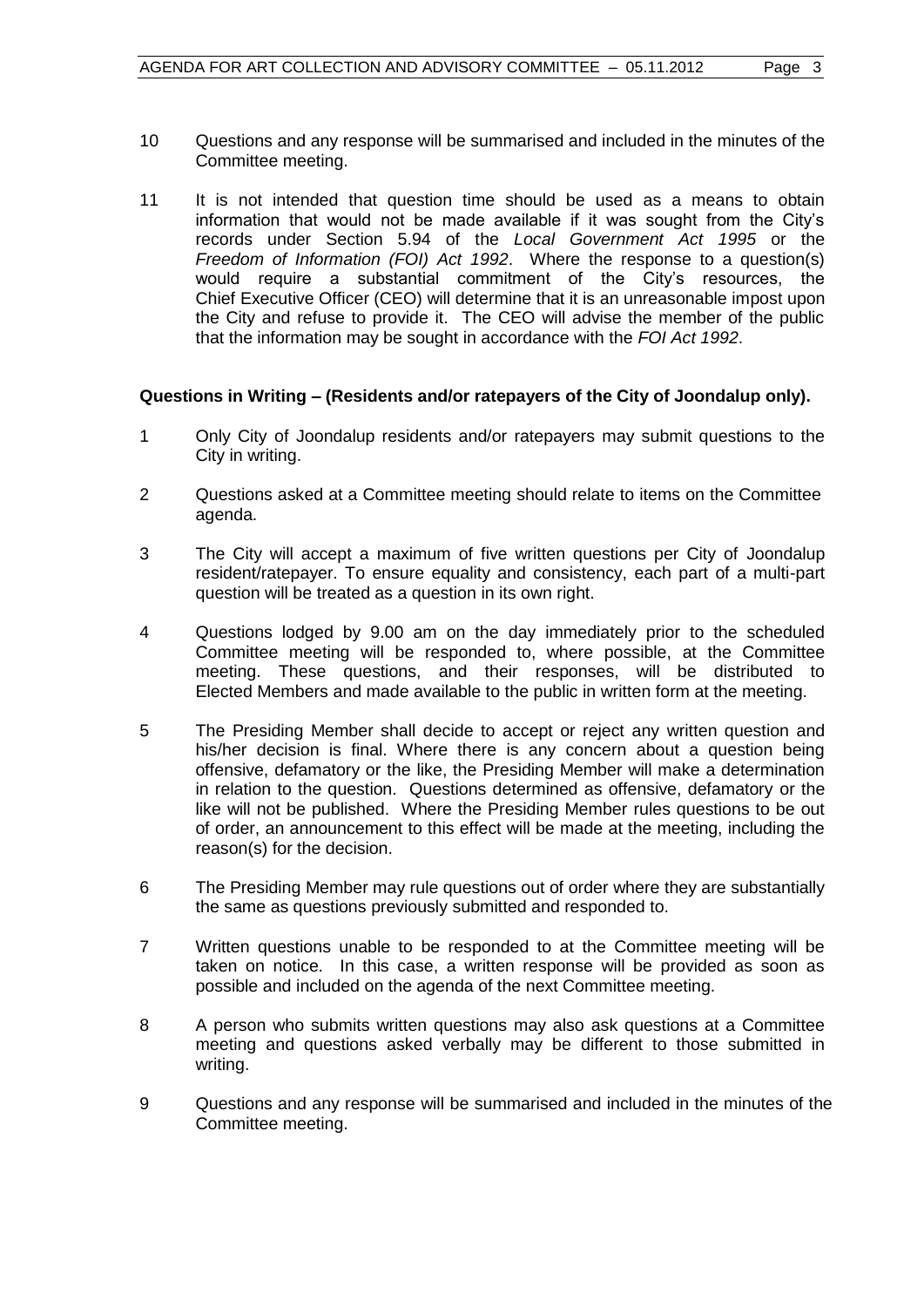10 It is not intended that question time should be used as a means to obtain information that would not be made available if it was sought from the City's records under Section 5.94 of the *Local Government Act 1995* or the *Freedom of Information (FOI) Act 1992*. Where the response to a question(s) would require a substantial commitment of the City's resources, the Chief Executive Officer (CEO) will determine that it is an unreasonable impost upon the City and refuse to provide it. The CEO will advise the member of the public that the information may be sought in accordance with the *FOI Act 1992*.

# **DISCLAIMER**

Responses to questions not submitted in writing are provided in good faith and as such, should not be relied upon as being either complete or comprehensive.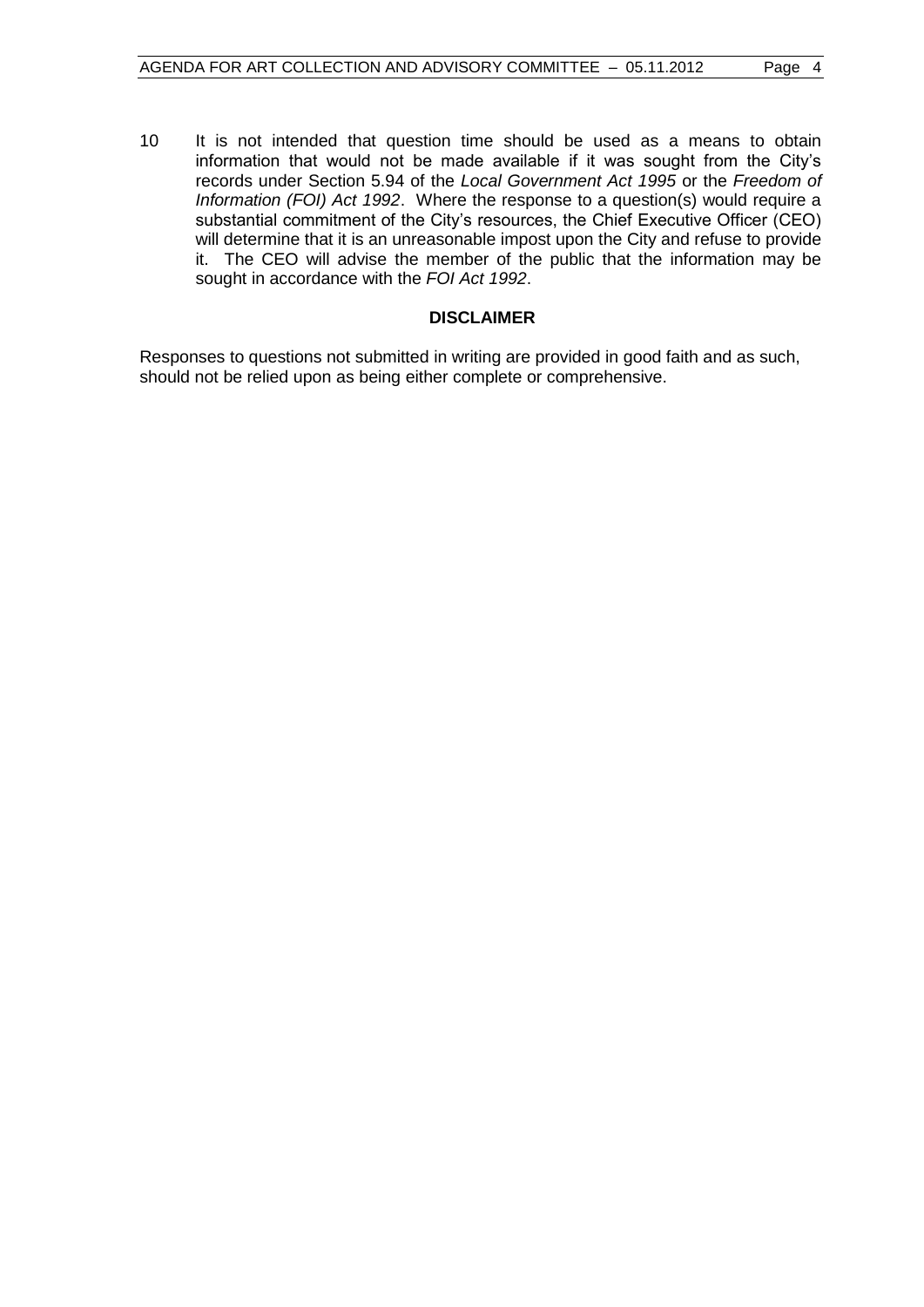# **PROCEDURES FOR PUBLIC STATEMENT TIME**

The following procedures for the conduct of Public Statement Time were adopted at the Council meeting held on 18 December 2007:

- 1 Members of the public are invited to make statements, either verbally or in writing, at Committee meetings.
- 2 Statements made at a Committee meeting should relate to items on the Committee agenda.
- 3 A register will be provided for those persons wanting to make a statement to enter their name. Persons will be requested to come forward in the order in which they are registered, and to give their name and address.
- 4 Public statement time will be limited to two minutes per member of the public.
- 5 Members of the public are encouraged to keep their statements brief to enable everyone who desires to make a statement to have the opportunity to do so.
- 6 Public statement time will be limited to a maximum of 15 minutes. Public statement time is declared closed following the 15 minute allocated time period, or earlier than such time where there are no further statements.
- 7 Statements are to be directed to the Presiding Member and are to be made politely in good faith and are not to be framed in such a way as to reflect adversely or be defamatory on a particular Elected Member or City employee.
- 8 Where a Committee Member is of the opinion that a member of the public is making a statement at a Committee meeting that is not relevant to the purpose for which the meeting has been called, they may bring it to the attention of the Presiding Member who will make a ruling.
- 9 A member of the public attending a Committee meeting may present a written statement rather than making the statement verbally if he or she so wishes.
- 10 Statements will be summarised and included in the minutes of the Committee meeting.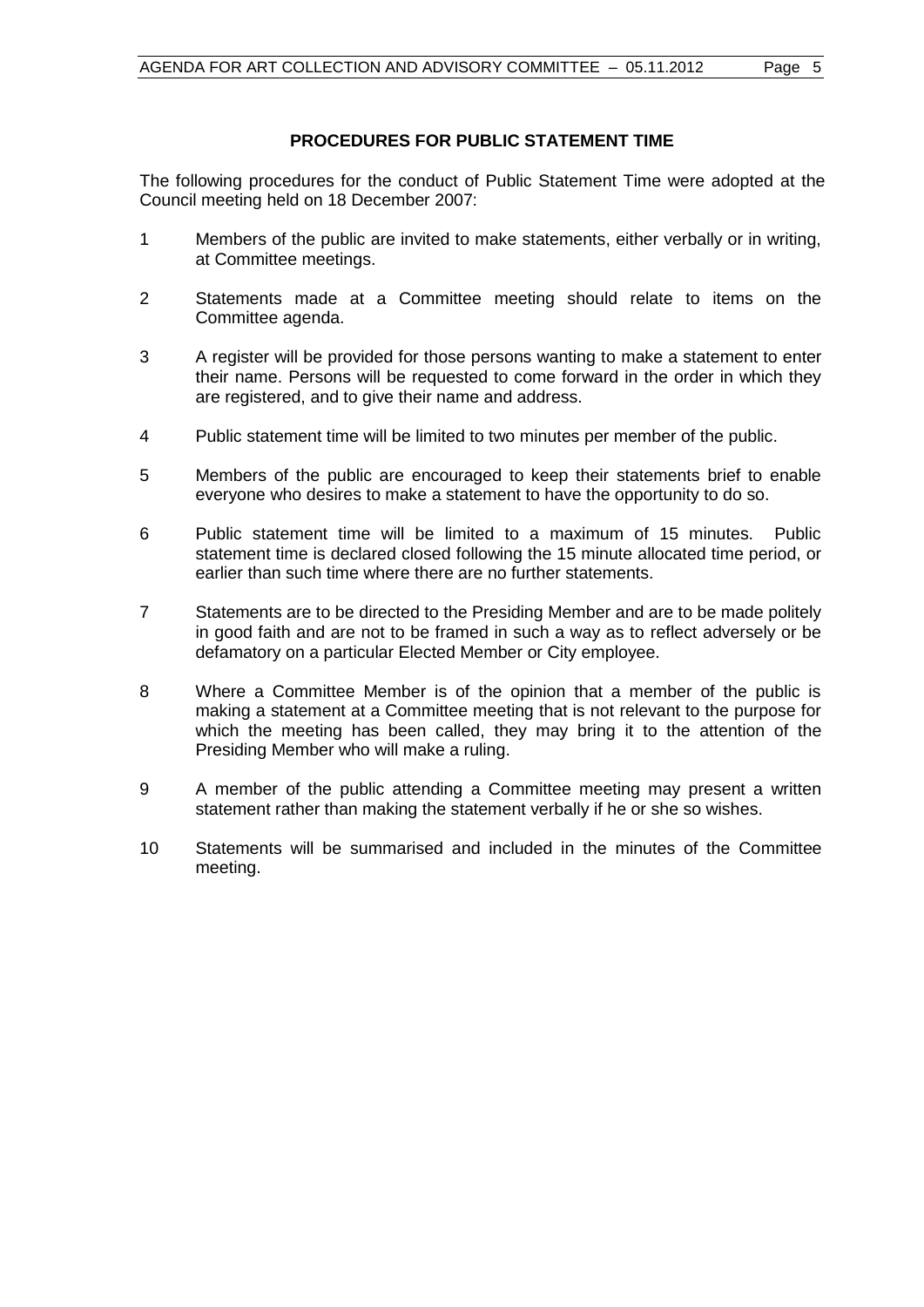# **TABLE OF CONTENTS**

| <b>Item No</b> | <b>Title</b>                                                                   | Page No |
|----------------|--------------------------------------------------------------------------------|---------|
|                | <b>Declaration of Opening</b>                                                  | 8       |
|                | <b>Public Question Time</b>                                                    | 8       |
|                | <b>Public Statement Time</b>                                                   | 8       |
|                | Apologies/Leave of absence                                                     | 8       |
|                | <b>Confirmation of Minutes</b>                                                 | 9       |
|                | Announcements by the Presiding Member without discussion                       | 9       |
|                | Declarations of Interest                                                       | 9       |
|                | Identification of matters for which the meeting may sit behind<br>closed doors | 9       |
|                | Petitions and deputations                                                      | 9       |
|                | Reports                                                                        | 10      |
| 1              | Public Artwork Commission For City Centre, Joondalup - [102552]                | 10      |
|                | Motions of which previous notice has been given                                | 18      |
|                | Requests for Reports for future consideration                                  | 18      |
|                | Closure                                                                        | 18      |

# **Note:**

Clause 77 of the City's *Standing Orders Local Law 2005* states:

*"Unless otherwise provided in this local law, the provisions of this local law shall apply to meetings of committees with the exception of:*

- *(a) Clause 29 (Members seating) and*
- *(b) Clause 54 (Limitation on members speaking)"*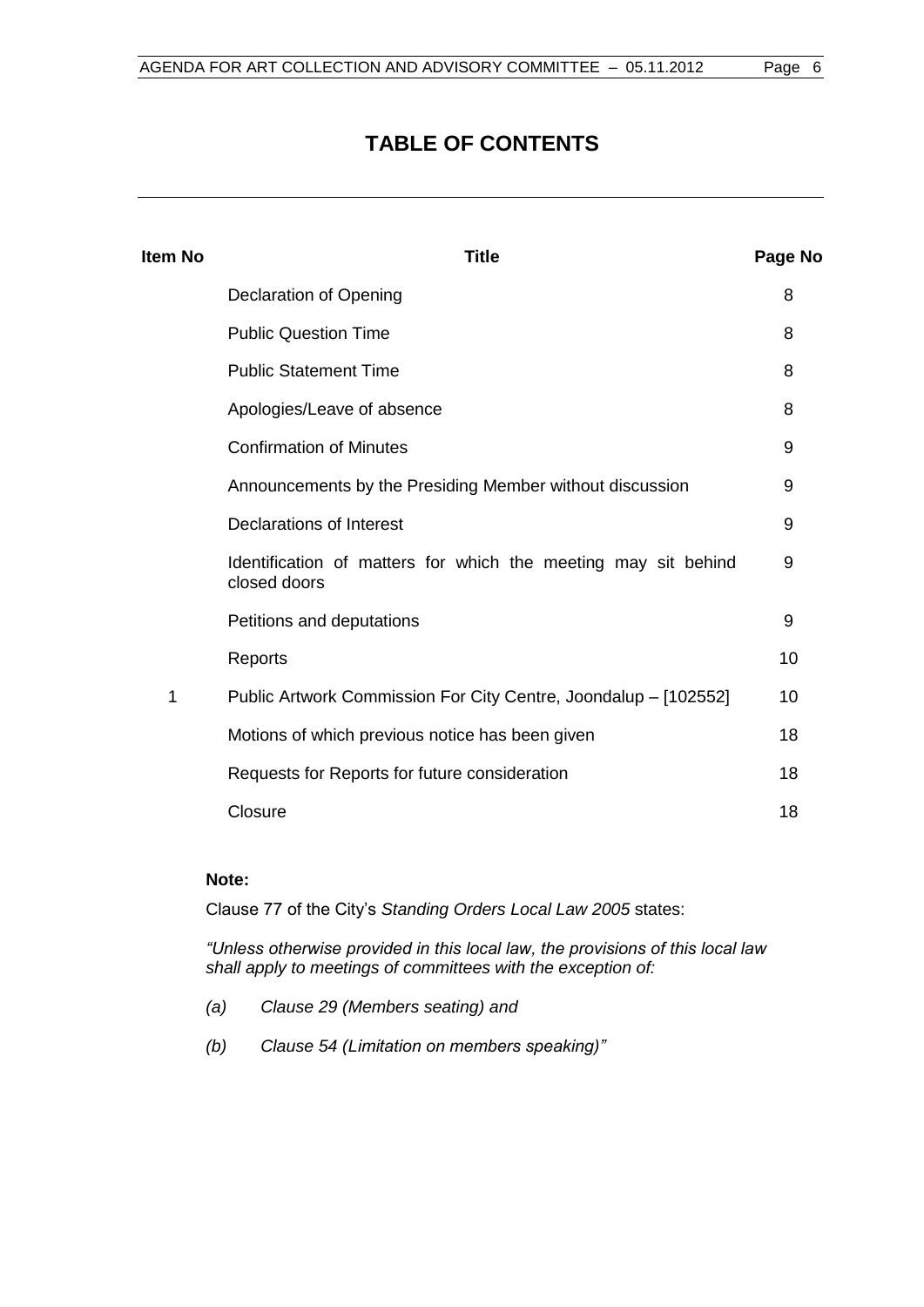Notice is hereby given that a meeting of the **Art Collection and Advisory Committee** will be held in Conference Room 1, Joondalup Civic Centre, Boas Avenue, Joondalup on **Monday, 5 November 2012** commencing at **5.30pm.**

GARRY HUNT **Chief Executive Officer Joseph According to the Chief Executive Officer Joseph According to the Chief According to the Chief According to the Chief According to the Chief According to the Chief According to the Chief Acco** 2 November 2012 **Western Australia** 2 November 2012

# **AGENDA**

#### *Committee Members Deputies*

*Cr Liam Gobbert Presiding Member Cr Geoff Amphlett, JP Mayor Troy Pickard - Cr John Chester Deputy Presiding Member Cr Brian Corr Cr Kerry Hollywood Cr Tom McLean, JP Cr Mike Norman Cr Christine Hamilton-Prime Cr Teresa Ritchie Cr Russ Fishwick, JP Chief Executive Officer -*

*Cr Sam Thomas Cr Philippa Taylor*

#### *Quorum for meetings (4)*

*The quorum for a meeting is to be at least 50% of the number of offices (whether vacant or not) of members of the committee.*

#### *Simple majority (4):*

*A simple majority is to be more than 50% of those members present at the meeting.*

#### *Absolute majority:*

*An absolute majority vote is to be more than 50% of the number of officers (whether vacant or not) of the committee.*

#### *Casting vote:*

*In the event that the vote on a motion is tied, the presiding person must cast a second vote.*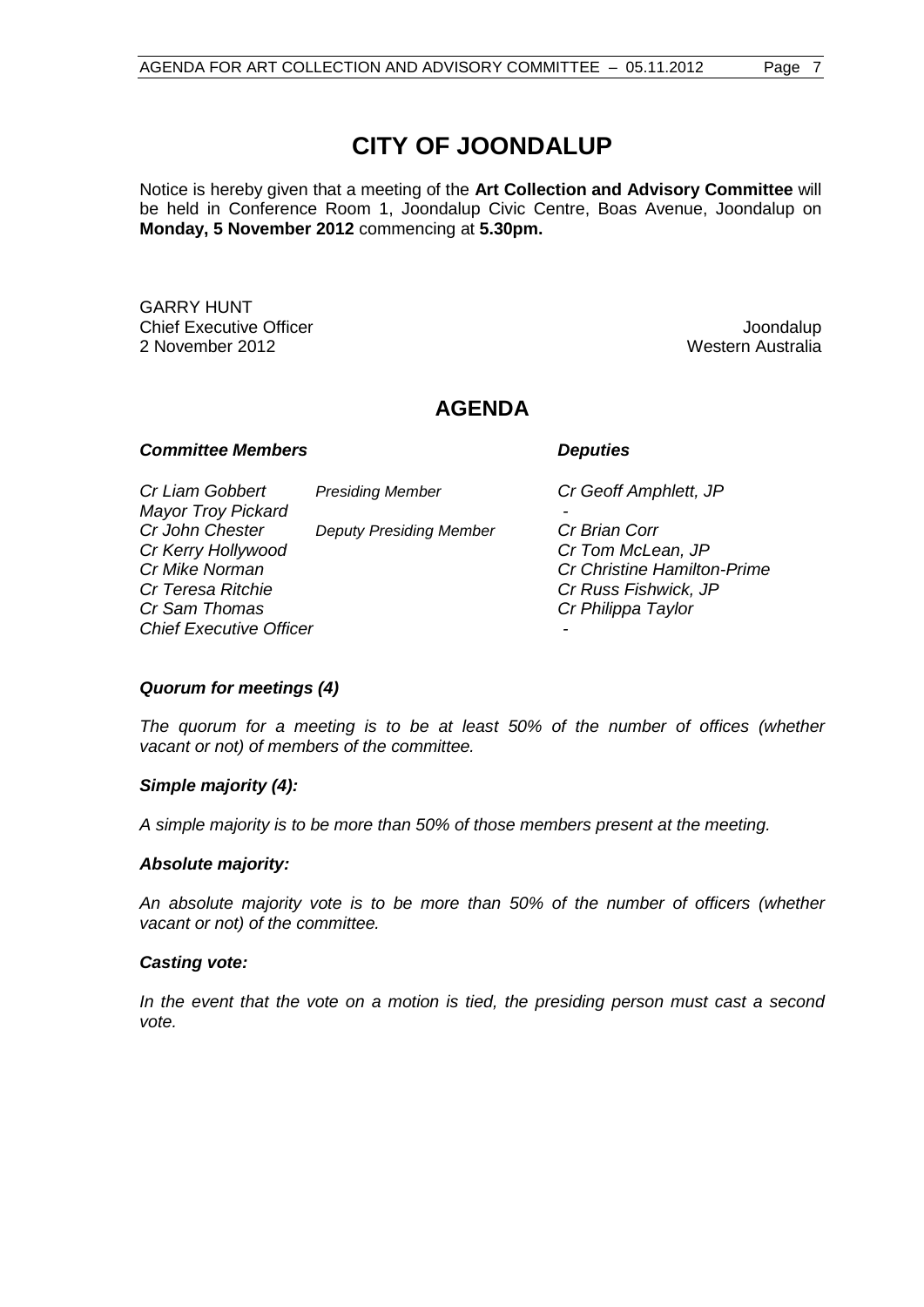# *Terms of Reference*

*To:*

- *approve art acquisitions within the available adopted budget funds;*
- *develop and maintain a visual art collection of significance and repute that reflects the cultural aspirations of the City of Joondalup and its expressed goals and policies;*
- *build an art collection of appreciating financial value, which constitutes a sound investment for the City;*
- *collect works of visual art of demonstrable excellence by artists of significance, consistent with the perceived developments in West Australian contemporary art;*
- *collect and commission selectively works of art which enhance the existing Collection and which foster an understanding, enjoyment and appreciation of the visual arts among the broader community and members of the general public;*
- *review the criteria established to determine the award winners; and*
- *perform an oversight role in relation to the strategic direction of the City's Community Art Exhibition and Invitational Art Award.*

# <span id="page-7-0"></span>**DECLARATION OF OPENING**

<span id="page-7-1"></span>**PUBLIC QUESTION TIME**

# <span id="page-7-2"></span>**PUBLIC STATEMENT TIME**

# <span id="page-7-3"></span>**APOLOGIES/LEAVE OF ABSENCE**

# **Leave of Absence Previously Approved**

| <b>Cr Christine Hamilton-Prime</b> | 1 November to 25 November 2012 inclusive.  |
|------------------------------------|--------------------------------------------|
| Cr Brian Corr                      | 6 November to 16 November 2012 inclusive.  |
| Cr Sam Thomas                      | 12 November to 24 November 2012 inclusive. |
| Cr Amphlett                        | 14 November to 23 November 2012 inclusive. |
| Cr Gobbert                         | 20 November to 28 November 2012 inclusive. |
| Cr Teresa Ritchie                  | 27 November to 4 December 2012 inclusive.  |
|                                    |                                            |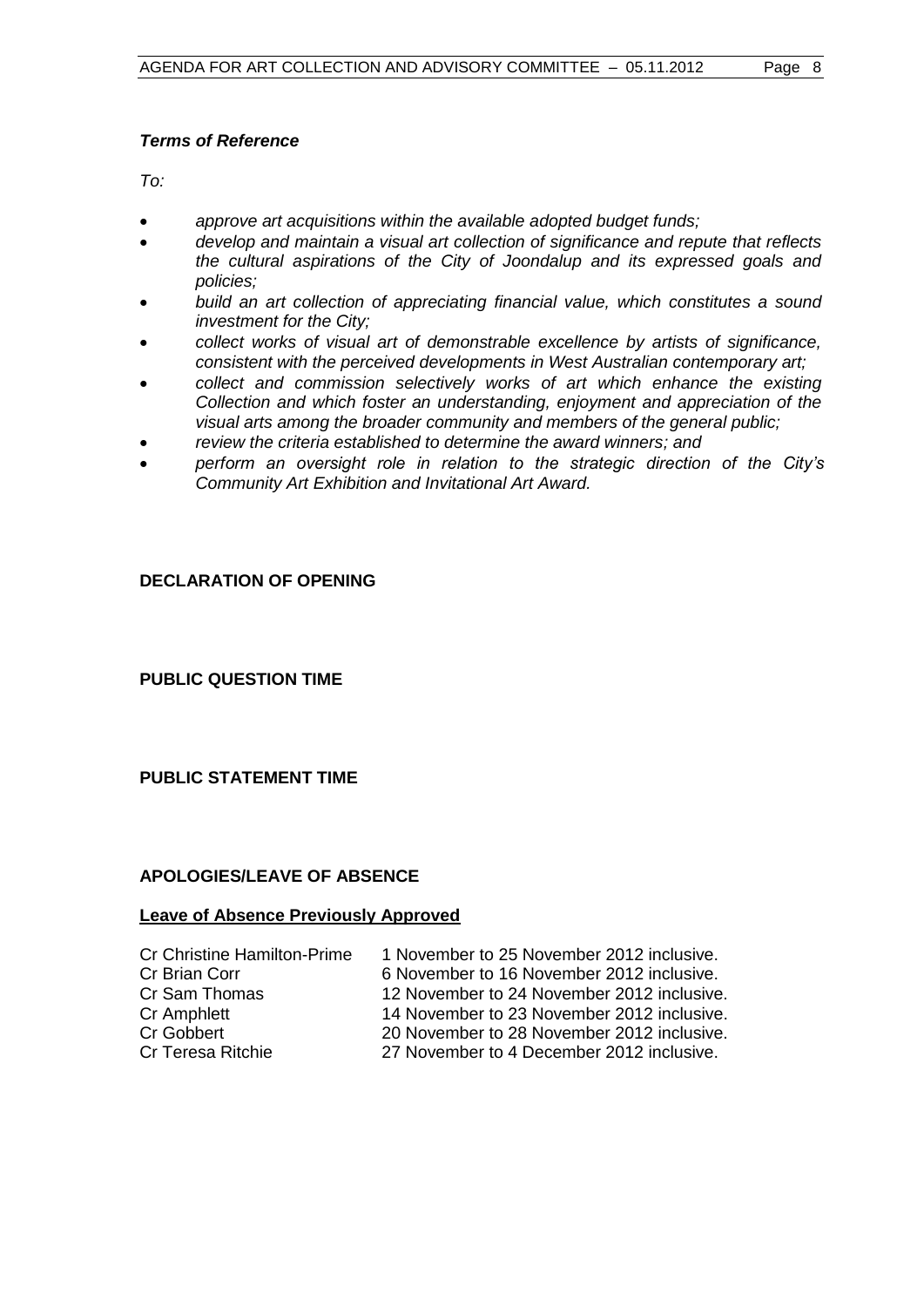#### <span id="page-8-0"></span>**CONFIRMATION OF MINUTES**

MINUTES OF THE ART COLLECTION AND ADVISORY COMMITTEE HELD 25 OCTOBER 2012

#### **RECOMMENDATION**

**That the minutes of the meeting of the Art Collection and Advisory Committee held on 25 October 2012 be confirmed as a true and correct record.**

<span id="page-8-1"></span>**ANNOUNCEMENTS BY THE PRESIDING MEMBER WITHOUT DISCUSSION**

<span id="page-8-2"></span>**DECLARATIONS OF INTEREST**

<span id="page-8-3"></span>**IDENTIFICATION OF MATTERS FOR WHICH THE MEETING MAY SIT BEHIND CLOSED DOORS**

<span id="page-8-4"></span>**PETITIONS AND DEPUTATIONS**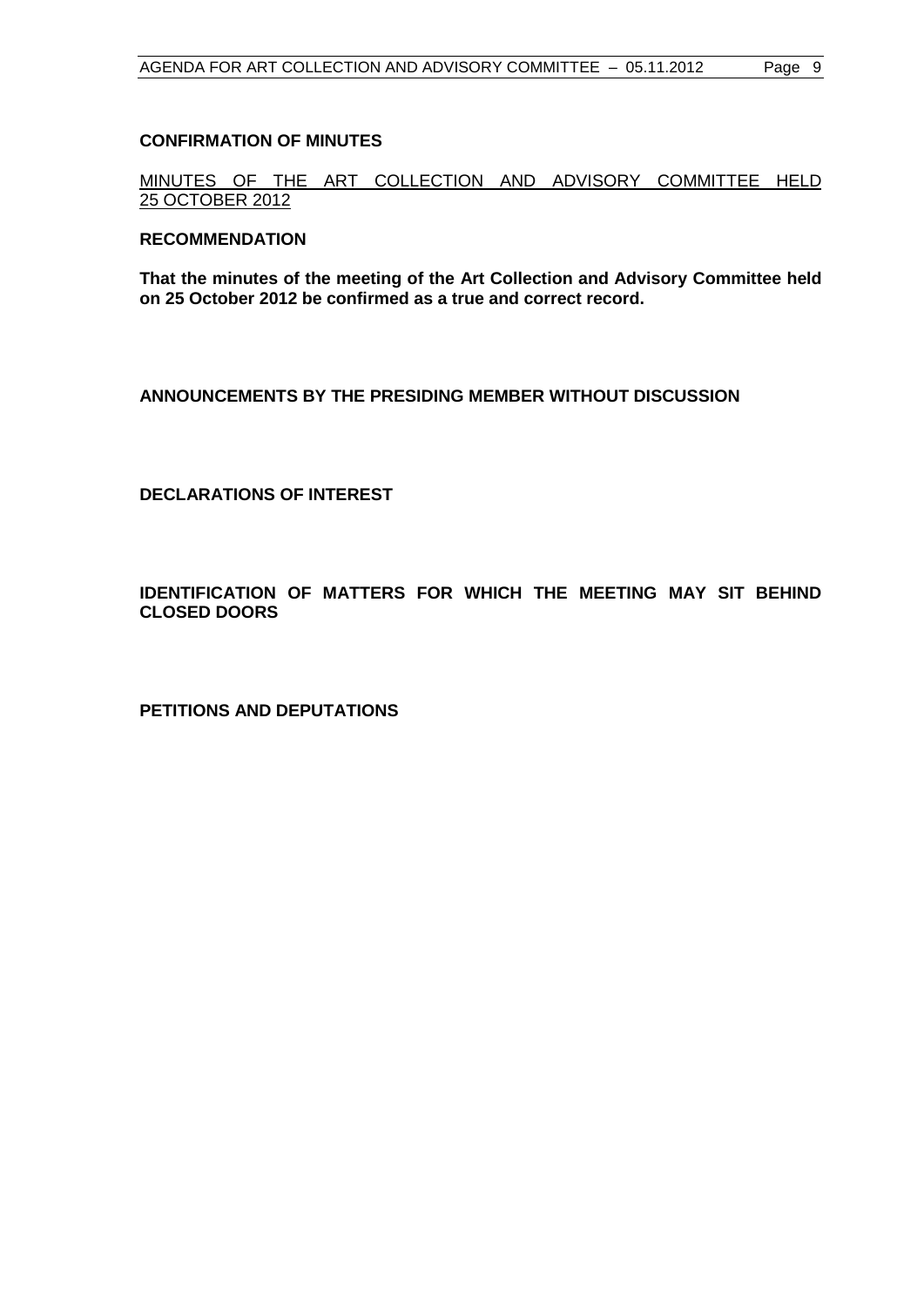# <span id="page-9-0"></span>**REPORTS**

# <span id="page-9-1"></span>**ITEM 1 PUBLIC ARTWORK COMMISSION FOR CITY CENTRE, JOONDALUP**

| WARD:                                  | All                                                                                          |                                                                                                                                                                                                                     |
|----------------------------------------|----------------------------------------------------------------------------------------------|---------------------------------------------------------------------------------------------------------------------------------------------------------------------------------------------------------------------|
| <b>RESPONSIBLE</b><br><b>DIRECTOR:</b> | Mr Mike Tidy<br><b>Corporate Services</b>                                                    |                                                                                                                                                                                                                     |
| <b>FILE NUMBER:</b>                    | 102552, 101515                                                                               |                                                                                                                                                                                                                     |
| ATTACHMENTS:                           | Attachment 1<br>Attachment 2<br>Attachment 3<br>Attachment 4<br>Attachment 5<br>Attachment 6 | <b>Leading Contemporary Artists</b><br><b>Western Australian Contemporary Artists</b><br>Artist Profile - Lorenna Grant<br>Artist Profile - Brendan Van Hek<br>Artist Profile - Mijk Green<br><b>Proposed Sites</b> |

#### **PURPOSE**

For Council to consider commissioning a Public Artwork for a City Centre location in Joondalup.

#### **EXECUTIVE SUMMARY**

This report presents details and options to Council regarding the commission of a public artwork for the City of Joondalup. The artwork is to be located in the City Centre and will be completed in the 2013/14 financial year within the allocated budget. It is anticipated that the artwork will contribute to the revitalisation of the City Centre, Joondalup.

The background provides a definition and a description of the practice of public art, a brief discussion of its contribution to a community's sense of wellbeing, and a history of its relationship to the City of Joondalup.

Potential artists and suppliers are detailed, the advantages and disadvantages of each are listed. The attachments to this report provide examples of the works of three Western Australian artists with a brief biography and CV of each. Also attached are the potential sites for the artwork including advantages of each site.

#### *It is recommended that Council:*

- *1 AGREES that the total funds available for the public artwork project being \$50,000 carried forward from 2011/12 financial year and \$50,000 allocated as part of the 2012/13 financial year be combined for a single \$100,000 project;*
- *2 SELECTS its preferred site for the proposed public artwork;*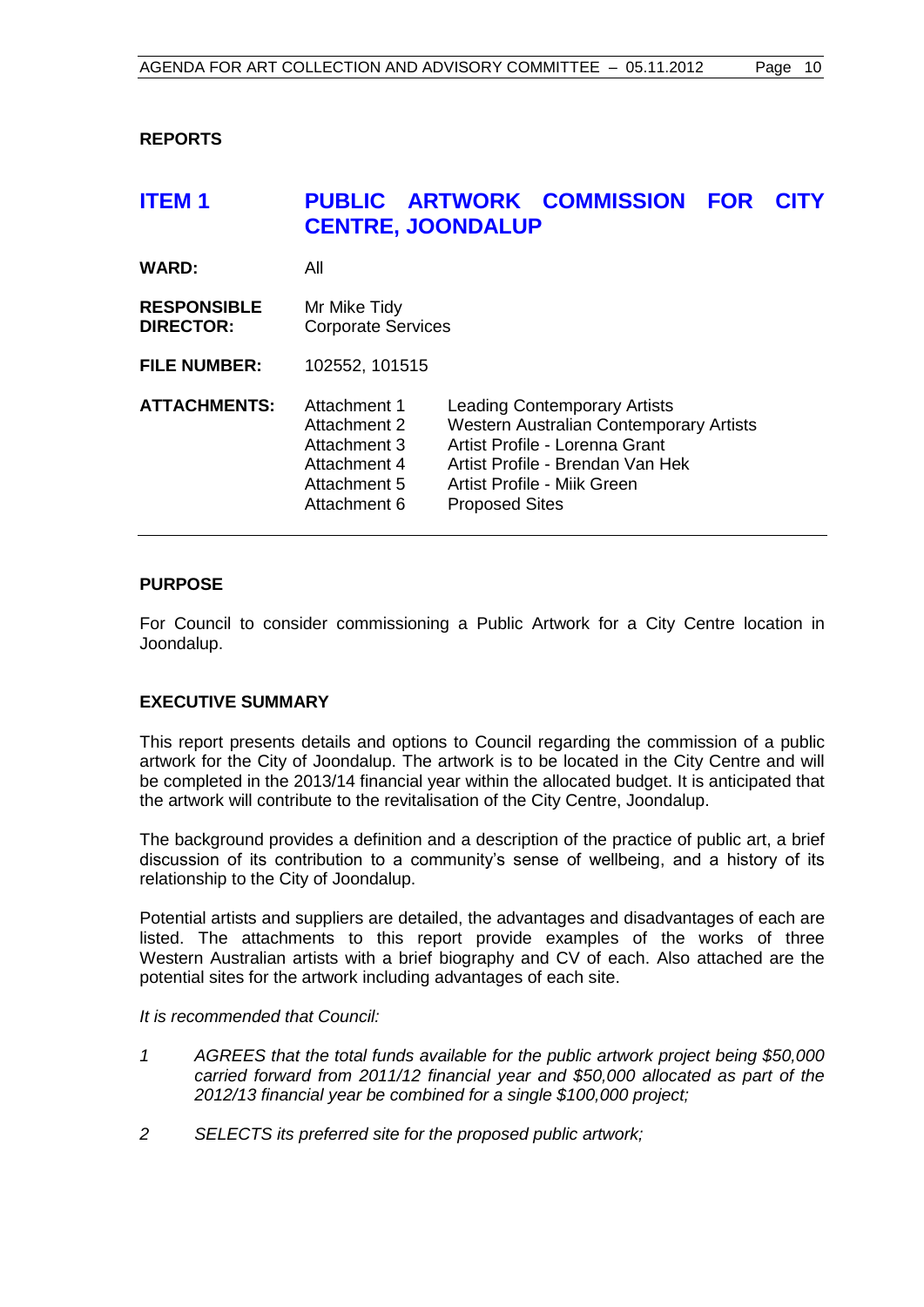- *3 SELECTS Lorenna Grant to undertake the public artwork with a combined value not to exceed \$100,000 including installation costs on the condition of further exploration of her concept and re-submitting an alternative full design within budget; and*
- *4 AGREES not to undertake community consultation for the proposed public artwork.*

# **BACKGROUND**

The Council at its meeting held on 17 April 2012 (CJ066-04/12 refers) resolved in part:

- *7 In relation the Public Artwork Proposal:*
	- *7.1 NOMINATES the City Centre as the ideal location for the Public Artwork Proposal;*
	- *7.2 ENDORSES Option 2.2 Commissioning of an Artist for the sourcing of public artwork for a piece of art at the central intersection of Central Walk;*
	- *7.3 REQUESTS a further report be SUBMITTED to the Art Collection and Advisory Committee on the opportunities for the Inside-Out Billboard Project for the 2012/13 Financial Year;*
	- *7.4 REQUESTS the Policy Committee to ESTABLISH a Developer Contribution Policy;*
	- *7.5 REQUESTS a presentation from the Chief Executive Officer regarding the project scope and whether it is achievable in reaching the desirable outcomes; and*
	- *7.6 INITIATES an Expression of Interest for the Public Art Proposal and the results be SUBMITTED to the Art Collection and Advisory Committee for its consideration.*

In 1991, the former City of Wanneroo commenced a public art program and began installing artworks throughout the district. In 1995, the former City of Wanneroo adopted a cultural policy, of which the implementation of public art was an important aspect.

Following the division of the City of Joondalup from the former City of Wanneroo in 1997, the existing works within the City of Joondalup's boundaries became part of the current Public Art Collection. Since 1997, the collection has been maintained and added to; however, the majority of the works were created prior to 1999, when a number of major developments were taking place in the Joondalup City Centre (such as the development of the City's civic facilities on Boas Avenue).

The most recent City public art projects include:

 2001: Kevin Draper was commissioned to create the metal trees located in Central Park.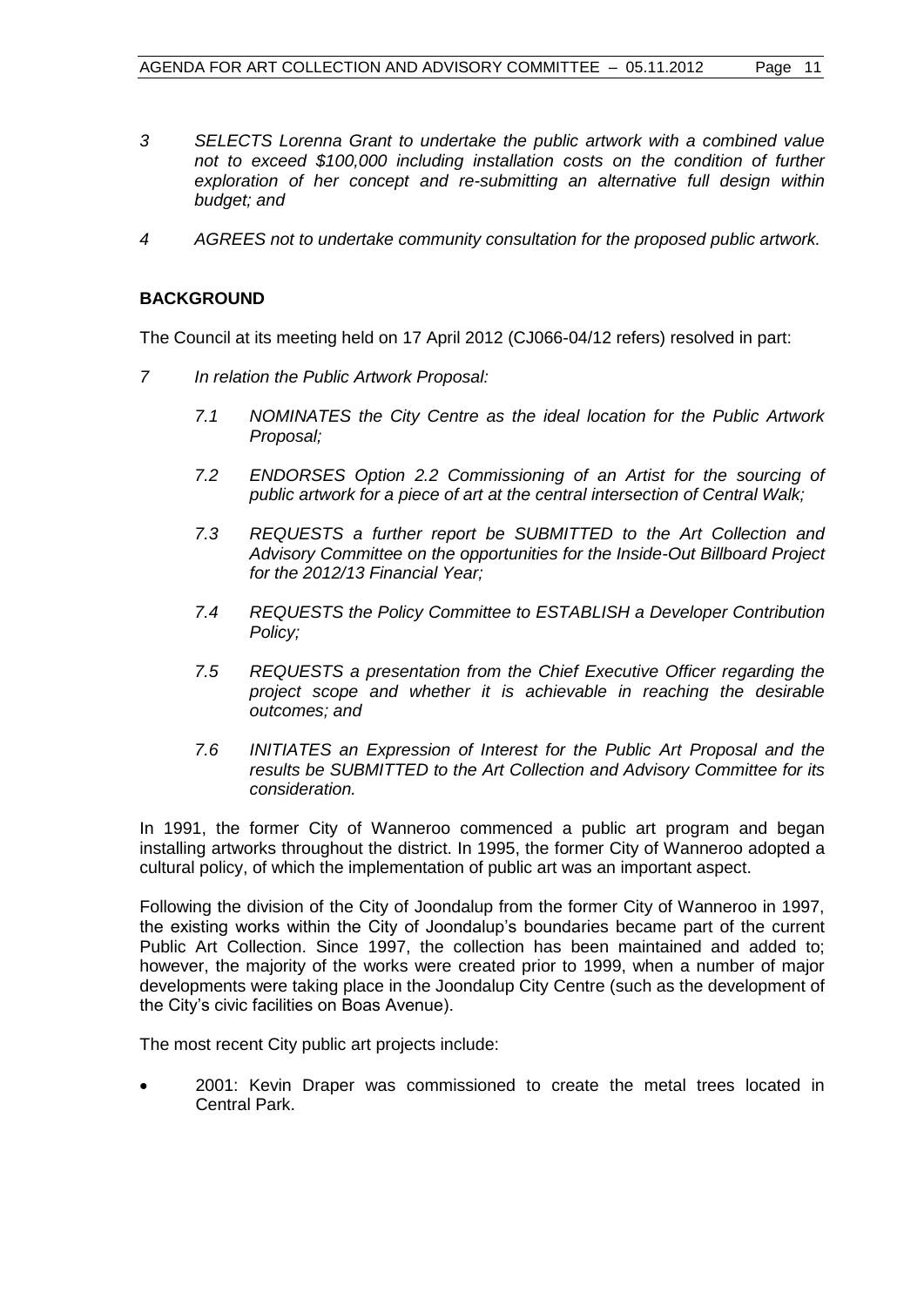- 2004: Jon Tarry was commissioned to create the Bali bombing memorial at the Kingsley Memorial Clubrooms.
- 2011: Kate McMillan was commissioned to create a work of public art at Seacrest Park Community Sporting Facility.

The City of Joondalup's current Public Art Collection includes 35 works of public art, including mosaics, murals, sculptures, street bollards, architectural details and street furniture. Works are situated throughout the district; however, the majority are located in and around the Joondalup City Centre area.

The 2011/12 budget allowed an amount of \$50,000 to commission public art. This amount remained unspent and was carried forward to 2012/13. In addition, a further \$50,000 was allocated for 2012/13 for the same project. As the 2011/12 allocation remained unspent, it is suggested that both allocations be spent in one project.

# **DETAILS**

Public art refers to works of art in any media that have been planned and executed with the specific intention of being sited or staged in the physical public domain, usually outside and accessible to all. It signifies a particular working practice, often with implications of site specificity, community involvement or collaboration.

In recent years, public art has expanded in scope and application – both into more challenging areas of art form and across a much broader range of what might be called our 'public realm'. Cultural interventions of this kind have often been realised in response to creatively engaging a community's sense of 'place' or 'wellbeing'.

Such commissions can still, of course, result in physical, permanent artworks and sculptures. However, they are beginning to include other much more process-driven and action-research based artistic practices as well. As such, these do not always rely on the production of a physical or permanent artwork. This expanded scope of public art can embrace many diverse practices and art forms. The range of this type of artwork's potential is, of course, endless and ever-changing.

Monuments, memorials and civic statuary are perhaps the oldest and most obvious forms of officially sanctioned public art. Increasingly, most aspects of the built environment are seen as legitimate candidates for consideration as, or the location for, public art, including street furniture, lighting and graffiti. Public art is not confined to physical objects; dance, procession, street theatre and even poetry have proponents that specialise in public art.

When considering a public art proposal within the City, the intended objectives should be:

- to promote the City as a cultural destination;
- to meet accessibility and public safety requirements;
- to be relevant and appropriate to the context of its site and the City of Joondalup;
- to contribute to community amenity and the creation of a sense of place;
- to articulate and celebrate the community and its diversity;
- to create and enhance cultural tourism experiences;
- to animate and enrich public spaces and contribute to urban regeneration;
- to facilitate community cultural development;
- to contribute to identification of the City;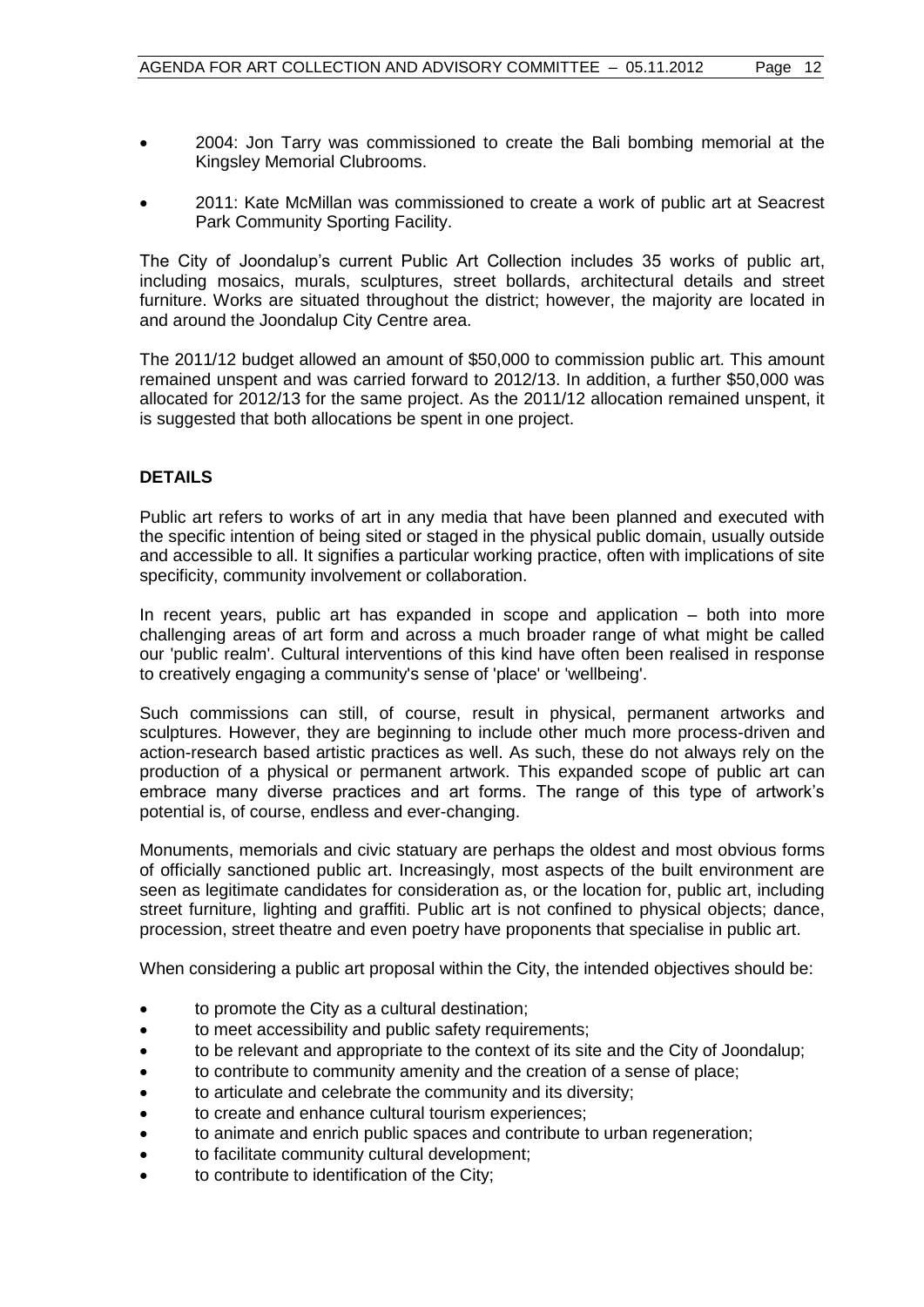- to be designed to a high level;
- to possess aesthetic standards suitable for permanent display;
- to support the integration of contemporary art and daily life;
- to be completed within the 2012/13 financial year; and
- to fit within the budget of \$100,000.

# **Issues and options considered:**

Council has nominated the Joondalup City Centre as the ideal location to commission a public artwork.

To meet the objectives outlined for the public art project to start in the 2012/13 financial year, it is recommended that Council endorses the commissioning of an artist to create a site-specific artwork. The commissioning of an artist is common practice when planning a development and currently a modest budget exists for the creation and implementation of one artwork. The proposed commissioning process would involve the following steps:

# **Estimated Timeline**

| Project approval                                  | October 2012     |
|---------------------------------------------------|------------------|
| Artists visit site                                | November 2012    |
| Artists submit brief                              | December 2012    |
| Selected artist develops concept plan             | February 2013    |
| <b>Community Consultation</b>                     | May 2013         |
| Development of detailed plan of artwork by artist | August 2013      |
| Approval from CEO                                 | October 2013     |
| Manufacture and installation of artwork           | <b>July 2014</b> |
| Estimated delivery date of installation           | August 2014      |

Within the context of 'leading contemporary artists' (Attachment 1) that represent international best practice but at a cost beyond the City's budget, three Western Australian artists were approached (Attachment 2) with a brief of the preferred site (City Centre) and preferred medium (water). The City invited these artists to visit the proposed site in the City Centre and later received a detailed description of how they would approach the commission if selected.

The following advantages and disadvantages apply to commissioning artwork:

| <b>Advantages</b>                                                                                                              | <b>Disadvantages</b>                                                                                                                                                                                                                                                                               |  |
|--------------------------------------------------------------------------------------------------------------------------------|----------------------------------------------------------------------------------------------------------------------------------------------------------------------------------------------------------------------------------------------------------------------------------------------------|--|
| <b>Allows</b><br>artwork<br>created<br>the<br>to<br>be<br>specifically for the site and environment in<br>which it is located. | Commissioning process is a<br>lengthy<br>process and artwork implementation alone<br>requires at least nine months for the<br>creation of a successful artwork following<br>approval of the artist and their concept<br>design. Timeline for<br>complete<br>commissioning process is approximately |  |
| The proposed work will be of a high<br>standard and each artist is very well<br>established in Western Australian.             | 25-27 months.<br>Inability to know what the final artwork will<br>look like until the final stages of the project.                                                                                                                                                                                 |  |
| Work will be important in awareness of<br>revitalisation of City Centre.                                                       | With the amount of funds available being<br>modest in terms of commissioning public<br>artwork, this may result in a smaller work or<br>one that is aesthetically compromised.                                                                                                                     |  |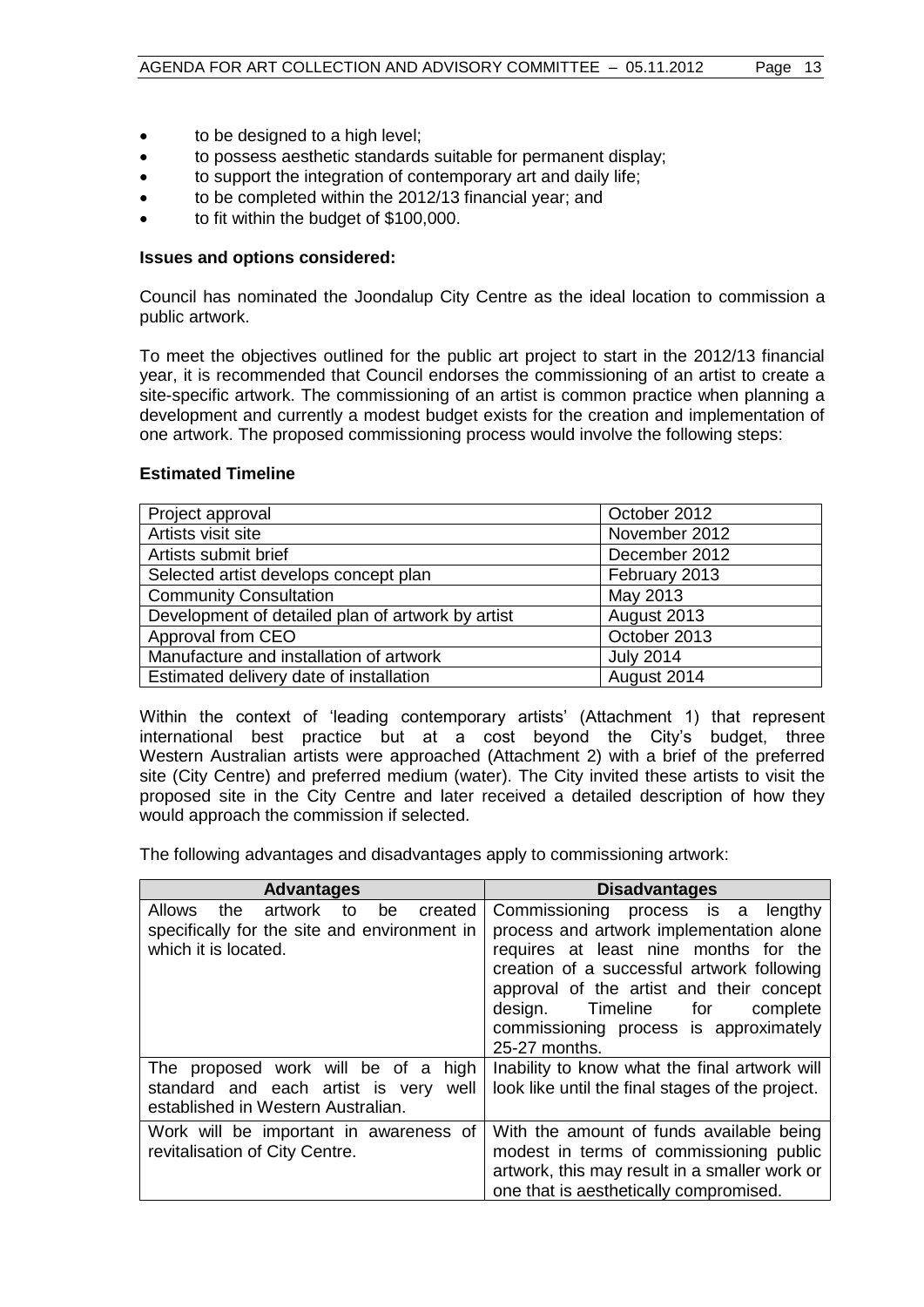

# **Options for Possible Sites**

Following the resolution of Council at its meeting held on 17 April 2012 for a preference of a City Centre location for the public art commission, six alternative sites in the City Centre have been submitted, including information from a brief investigation to ascertain the suitability of each City Centre location, ownership of land and installation restrictions where relevant.

Attachment 6 shows the City locations proposed for consideration and includes comments as a result of conducting preliminary research. Also included for each site is a map showing the known location of the main utilities and services that may impact on the ability to install public art at that location.

Of the proposed locations, Site 1 (Central Walk) is the most problematic due to issues of land ownership including that the east west lane is private land, Central Walk is covered by a management order held by the Department of Regional Development and Lands, the location of significant utility services in Central Walk and the potential for any installation to restrict emergency service access. It is recommended that consideration be first given to the other proposed sites for public art.

# **Legislation/Strategic Plan/Policy Implications**

**Legislation** As the construction and installation of the public art will be undertaken by the City, it would therefore be regarded as a 'public work' and no planning approval would be required. Section 6 (3) of the *Planning and Development Act 2005* requires the responsible authority to be consulted with at the time the public work is being formulated.

> The structure would be classified as a class 10b within the Building Code of Australia and would require a building permit as required by the *Building Act 2011*. The structure may also require a Structural Engineer Certificate.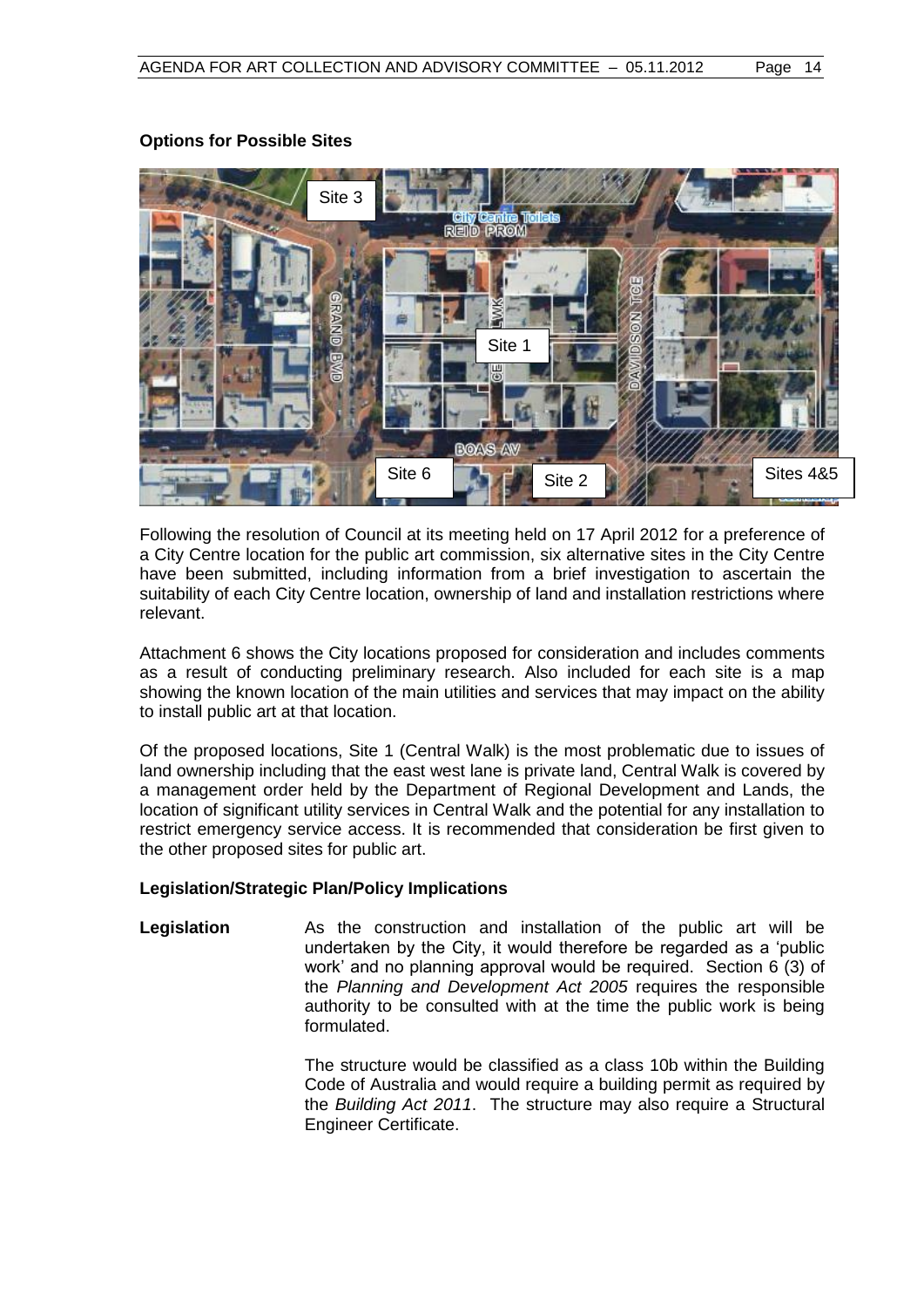| Community Wellbeing.                                                                                                                                                                                                                                   |  |
|--------------------------------------------------------------------------------------------------------------------------------------------------------------------------------------------------------------------------------------------------------|--|
| The City has world-class facilities and a thriving cultural<br>scene. It encourages and supports local organisations and<br>community groups. Community spirit is felt by all residents<br>and visitors, who live in safe and friendly neighbourhoods. |  |
| Cultural development. For the community to have access to<br>world-class cultural and artistic events and facilities.                                                                                                                                  |  |
| Invest in publicly accessible visual art that will present a<br>culturally-enriched environment.                                                                                                                                                       |  |
| Promote local opportunities for arts development.                                                                                                                                                                                                      |  |
| The City's Art and Memorabilia Collection Policy.                                                                                                                                                                                                      |  |
|                                                                                                                                                                                                                                                        |  |

The current version of the policy states:

*The City will support Western Australian art and artists through an art acquisition program. The City will adopt a multi-criteria approach to its art collection, acquisitions and awards. This approach will ensure that the collection, acquisitions and awards include contemporary art and art demonstrating local content and context.*

# **Risk Management Considerations:**

All works considered would need to meet stringent public safety criteria.

The risk of commissioning any artwork is the inability to know what the final artwork will look like until the final stages of the project.

#### **Financial/Budget Implications:**

The 2011/12 budget allowed an amount of \$50,000 to commission public art. This amount remained unspent and was carried forward to 2012/13. In addition, a further \$50,000 was allocated for 2012/13 for the same project. As the 2011/12 allocation remained unspent, it is suggested that both allocations be spent in 2012/13.

#### **Regional Significance:**

The City's Art Collection, including its public art, archives and memorabilia, plays an important part in shaping and developing a sense of community.

The ongoing provision of an accessible and high calibre art collection is integral to the cultural development and vibrancy of the City of Joondalup region and to best practice standards for the development of the visual arts in local government.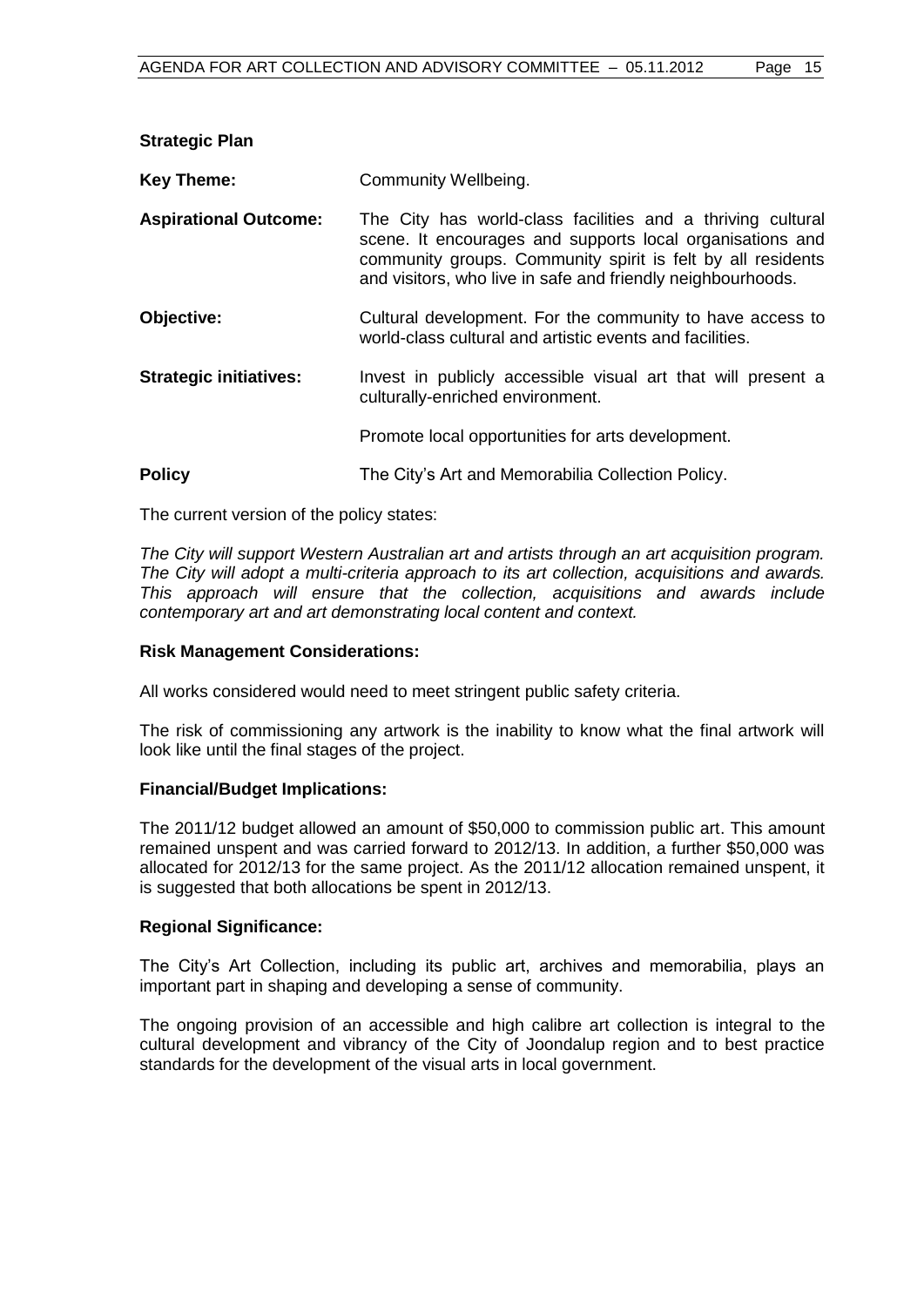# **Sustainability Implications:**

The installation of public artworks has positive social sustainability implications. Public artworks physically enrich a locality and provide a catalyst for public discussion about current social, economic and environmental issues. Public artworks strengthen the public realm by creating points of interest, animating spaces and providing beauty, character and colour to places. A new public artwork will build upon the relevance of the City's public spaces for the local community and increase the value of the City's cultural resources.

### **Consultation:**

Given the scope of the Public Artwork Commission it is recommended that no community consultation take place.

# **COMMENT**

Council approved the commission and development of a piece of public art for the City Centre. Overall the commission will be a sound investment for the City of Joondalup's Public Art Collection and should provide a distinguishing and relevant artwork for City Centre. The commissioning of a public artwork will also aid in the revitalisation of Joondalup City Centre.

Public art will add meaning to and builds a stronger sense of place, identity and uniqueness to the City Centre and community. Other non tangible benefits public art contributes are:

- reflects and reveals societies:
- humanises the built environment;
- invigorates public spaces;
- is freely accessible and enables people to experience art in their daily lives;
- invites interaction and response and promotes discussion and debate;
- offers alternative perspectives that can challenge assumptions, beliefs and community values;
- gives community pride and spirit;
- establishes unique, culturally active, liveable places.

The artists listed represent a range of challenging and diverse work that could encourage the general public to re-examine their expectations and definitions of art through dialogue about the role of art in public spaces. The selected Western Australian artist will design an artwork to challenge an outdoor public site to serve as a catalyst for conversations about art and/or community issues within Joondalup and Western Australia. It is proposed that Lorenna Grant undertake the public artwork as the style and aesthetic of the artist best reflects the City Centre location and the artist has a good track record in working with local government.

In regards to the proposed locations, due to the problems associated with Site 1 (Central Walk) it is recommended that consideration be first given to the other proposed sites for the location of public art.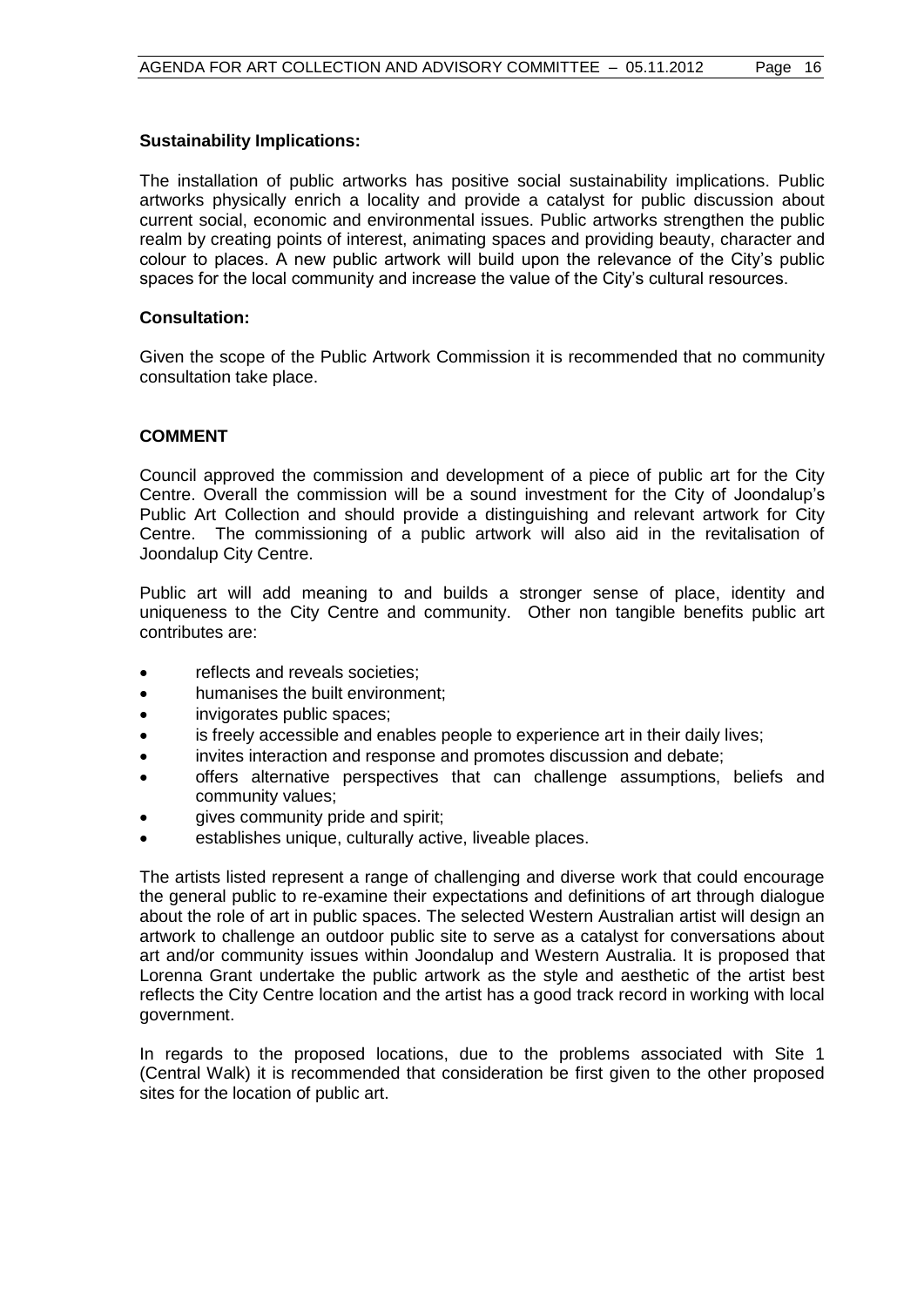# **VOTING REQUIREMENTS**

Simple Majority.

### **RECOMMENDATION**

**That Council:**

- **1 AGREES that the total funds available for the public artwork project being \$50,000 carried forward from 2011/12 financial year and \$50,000 allocated as part of the 2012/13 financial year be combined for a single \$100,000 project;**
- **2 SELECTS its preferred site for the proposed public artwork;**
- **3 SELECTS Lorenna Grant to undertake the public artwork with a combined value not to exceed \$100,000 including installation costs on the condition of further exploration of her concept and re-submitting an alternative full design within budget; and**
- **4 AGREES not to undertake community consultation for the proposed public artwork.**

*Appendix 1 refers*

*To access this attachment on electronic document, click her[e:](Attach1artagn051112.pdf) [Attach1artagn051112.pdf](Attachments/Attach1artagn051112.pdf)*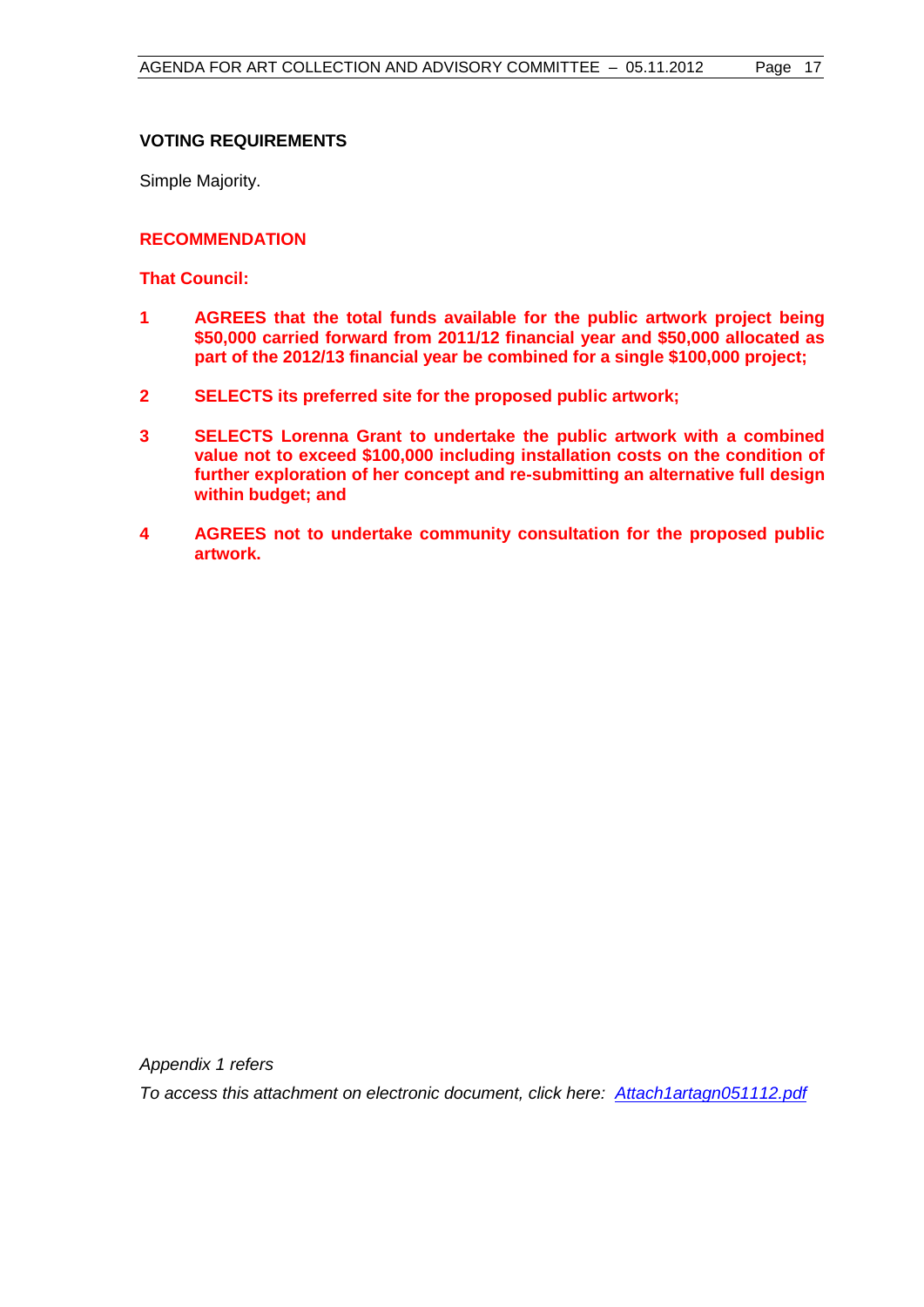# <span id="page-17-0"></span>**MOTIONS OF WHICH PREVIOUS NOTICE HAS BEEN GIVEN**

<span id="page-17-1"></span>**REQUESTS FOR REPORTS FOR FUTURE CONSIDERATION**

<span id="page-17-2"></span>**CLOSURE**